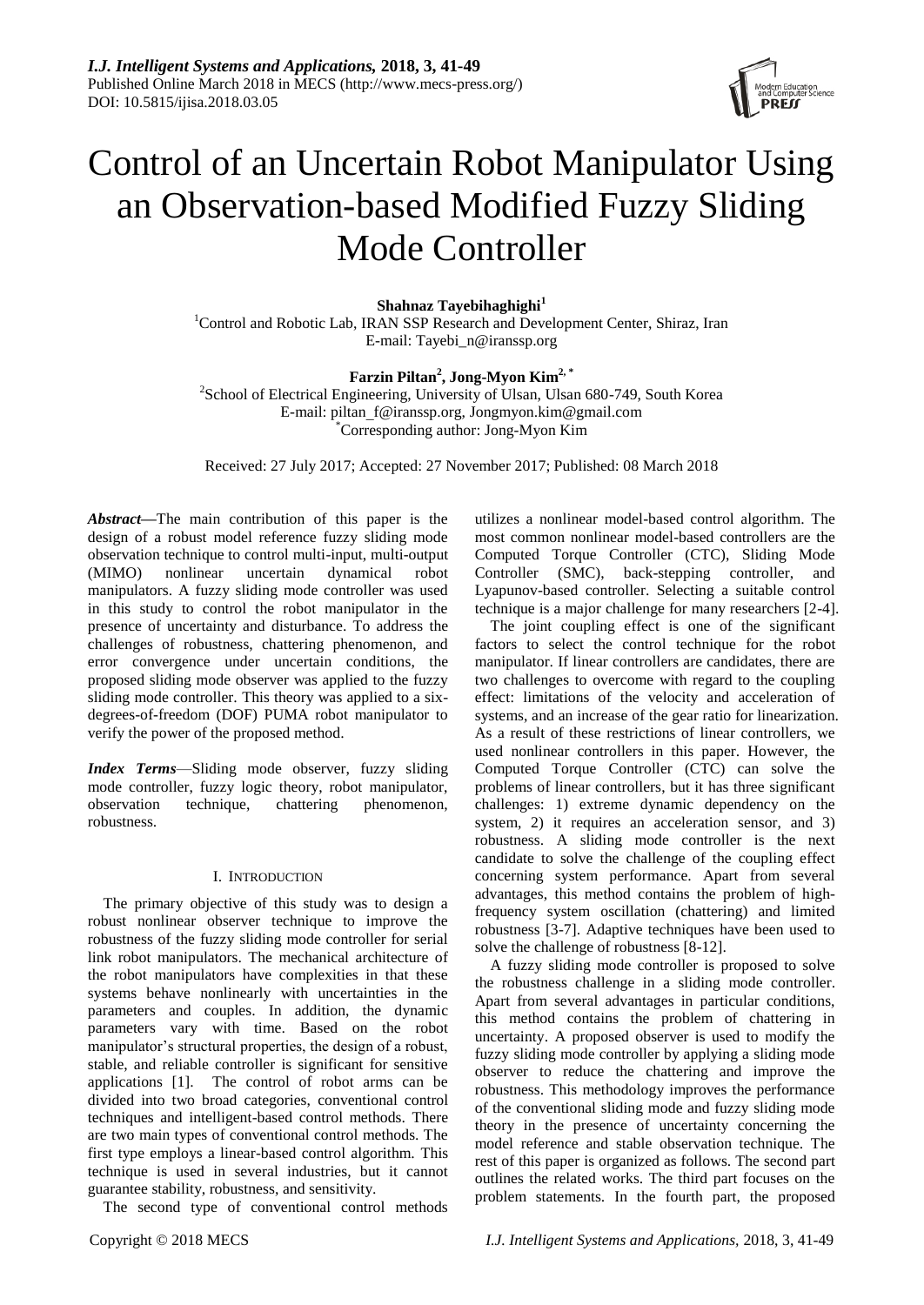observation-based fuzzy sliding mode controller are presented. In the fifth part, we analyzed the proposed method. In the final section, we provide conclusions.

#### II. RELATED WORKS

Robot manipulators have been extensively used in industrial to replace humans or for many other complex specialized applications. These complex specialized applications require robots with nonlinear mechanical architectures, which create multiple challenges for modeling and control in various systems. To solve this challenge sliding mode control algorithm have been introduce by researchers [2-3]. Apart from several advantages, conventional sliding mode controller contains the following problems: chattering phenomenon and limited robustness [3-5].

To solve the challenge of chattering, two methods introduced by researchers: functional-based method and intelligent-based method [6-7]. A functional-based linear boundary layer algorithm, has been developed by Slotine [6]. Apart from numerus positive points to reduce the chattering, this method increases the error and reduce the robustness. To reduce the chattering and error as well, Palm has been developed intelligent-based boundary layer method [7]. However, this method has been solved the challenge of error and chattering as well, but the problem of robustness and tuning the fuzzy coefficients were still remaining. To solve these challenges adaptive technique is introduced [8-12].

A nonlinear adaptive observation method based on the adaptive multiplicative algorithm, which is a sensitive decision procedure for the uncertain linear time-varying system, has been developed by Nikolay Karabutov [8]. The challenges of identification, estimation, and observation of the parametric uncertain (PU) linear system were presented by Nikolay Karabutov [9]. The model referencing an adaptive sliding mode controller for an uncertain system dynamic fault tolerant was given by Xiao *et al*. [10]. In this paper, the observer section compensates the control part in the presence of system uncertainties and actuator faults. The chattering free super-twisting sliding mode controller for the robot manipulator in the presence of uncertainties and external disturbances has been presented by Goel and Swarup [11]. To remove the chattering, they proposed a homogeneous sliding manifold and super-twisting sliding mode controller (STC). Xu [12] presented a chattering free adaptive sliding mode controller for the motion control of a piezoelectric nano positioning stage in the presence of uncertainty and disturbance estimation. To eliminate the chattering, he proposed a discontinuous stable control term.

# III. PROBLEM STATEMENTS

A robot manipulator is a multi-DOF link. This system is highly nonlinear and possesses a multi-input multioutput (MIMO), coupling effect, and uncertainty of the dynamic parameters. This system is used in many applications and is forced to work in unknown and unstructured conditions. The dynamic formulations of the robot manipulator are considered in the equation shown below.

$$
\tau - \tau_d = I(q)[\ddot{q}] + V(q, \dot{q}) + G(q) \tag{1}
$$

In (1), if  $V(q, \dot{q}) = B[\dot{q}\dot{q}] + C[\dot{q}]^2$ , to model this system, the dynamic equation can be arranged as follows.

$$
[\ddot{q}] = I^{-1}(q) \cdot \{ \tau - [V(q, \dot{q}) + G(q) + \tau_d] \} \tag{2}
$$

 $\Delta(q, \dot{q}) = I^{-1}(q)[\tau - \tau_d]$  represents the uncertainty for modeling in a robot manipulator.

According to (2) and the role of uncertainty, the following relationship can be obtained.

$$
[\ddot{q}] = \Delta(q, \dot{q}) - I^{-1}(q) \cdot [V(q, \dot{q}) + G(q)] \tag{3}
$$

Based on (3), in the first step to address the challenge of the coupling effect in the robot manipulator, a sliding mode controller is presented in this paper. In the second phase, a defined and limited uncertainty condition fuzzy logic controller is applied to the sliding mode controller to address the chattering. In the third part, a model reference sliding mode observer is introduced to improve the stability, robustness, and accuracy in the fuzzy-based sliding mode controller. The bounds of the uncertainty are modeled as follows.

$$
\left\| I^{-1}(q)[\tau - \tau_d] \right\| = \Delta(q, \dot{q}) \le \Delta' \tag{4}
$$

Table 1 shows the list of the robot manipulator's dynamic equation abbreviations.

#### IV. PROPOSED METHODOLOGY

### *Solve the coupling effect:*

Reducing the coupling effect is the first objective in this paper, and the sliding mode controller is the best candidate. This control algorithm has two main sections: 1) a function-based part and 2) a model-reference section. The first part is used to improve the stability and robustness in the sliding mode technique. Different functions have been proposed by researchers, but the best function to improve the stability and robustness is a highspeed switching mode function. The function-based SMC is defined as follows:

$$
[U_F] = K_F \times f(s) \tag{5}
$$

where  $U_F$ ,  $K_F$ ,  $f(s)$ , and *s* are the functional model-free controller, function coefficient, linear or nonlinear function to improve the rate of stability and robustness,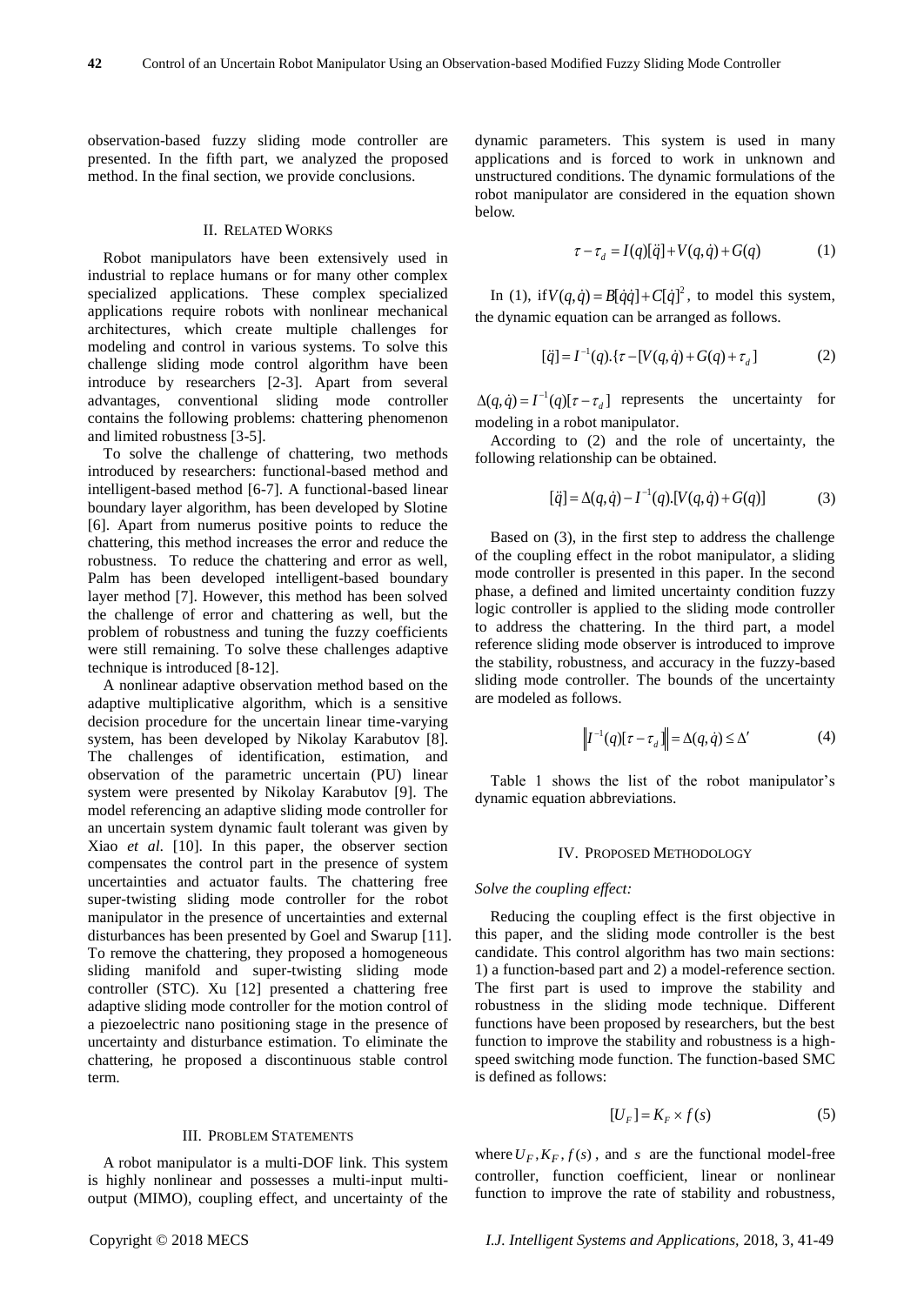and sliding surface, respectively. The sliding surface is divided into two main categories, linear and nonlinear. The nonlinear sliding surface algorithm is used to improve the performance of the sliding mode controller.

Table 1. Dynamic information of the robot manipulator

| Ī                      | Time varying<br>inertial matrix                   | $n \times n$                        |
|------------------------|---------------------------------------------------|-------------------------------------|
| $B[\dot{q}\dot{q}]$    | Time varying<br>Coriolis matrix                   | $n \times \frac{n \times (n-1)}{n}$ |
| $C[\dot{q}]^2$         | Time varying<br>centripetal matrix                | $n \times n$                        |
| G                      | Time varying<br>gravity vector                    | $n \times 1$                        |
| $\tau$                 | Torque vector                                     | $n \times 1$                        |
| $q, \dot{q}, \ddot{q}$ | Position, velocity,<br>and acceleration<br>vector | $n \times 1$                        |
| $\tau_d$               | Disturbance of load<br>vector                     | $n \times 1$                        |
| $V(q,\dot{q})$         | Nonlinear robot<br>manipulator term               |                                     |
| $\Delta(q,\dot{q})$    | Modeling the<br>disturbance                       |                                     |
| ٨                      | Bound of<br>uncertainty                           |                                     |

$$
[S(x,t)] = \lambda \times \psi(e,\dot{e},\sum e) \tag{6}
$$

In (6),  $\lambda, \psi, e, \dot{e}, \sum e$  are the sliding surface slope, linear/nonlinear method used to define the optimal surface, error, change of error, and integral of error, respectively. The reach time and chattering phenomenon are two important factors in the design of the sliding surface. These two factors are contradictory in that a fast response output experiences the chattering phenomenon. One of the objectives of this paper is to outline a quick response controller. Uncertainty is a significant challenge to design the equivalent section of a sliding mode controller. The functional-based section is used to estimate the equivalent part in a sliding mode controller. The equivalent part of the SMC is obtained as follows:

$$
[U_M] = \hat{I}^{-1}(q)\hat{V}(q,\dot{q})\hat{I}(q) + \hat{I}^{-1}(q)\hat{G}(q)\hat{I}(q)
$$
  
+ 
$$
\frac{\partial f(s)}{\partial t}\hat{I}(q) + \Phi(q,\dot{q}) + T_r
$$
 (7)

where  $\Phi(q, \dot{q})$ ,  $T_r$  are the effect of the system's uncertainty and the time to reach the trajectory, respectively. Considering (5) and (7), the Lagrange formulation of SMC can be formulated as follows.

$$
[U_{SMC}] = [U_F] + [U_M] = K_F \times f(s) +
$$
  
\n
$$
\hat{I}^{-1}(q)\hat{V}(q,\dot{q})\hat{I}(q) + \hat{I}^{-1}(q)\hat{G}(q)\hat{I}(q)
$$
  
\n
$$
+ \frac{\partial f(s)}{\partial t}\hat{I}(q) + \Phi(q,\dot{q}) + T_r
$$
\n(8)

According to the Lyapunov stability theorem, the stability of this controller is proved as follows:

$$
V = X^T M.X \tag{9}
$$

where V is the candidate Lyapunov stability function, X is the variable state, and M is a state of the stability term. To have a stable system, the following must be true.

$$
V > 0 \to M > 0 \tag{10}
$$

The derivation of the Lyapunov stability function is proposed as follows.

$$
\dot{V} = X^T \dot{M} \dot{X} + X^T M \dot{X}
$$
 (11)

According to  $(7)$  and  $(11)$ ,  $M\dot{x}$  based on the sliding surface is obtained as shown below.

$$
M\dot{X} = \frac{\partial f(s(t))}{\partial t} \hat{I}(q) = -\hat{I}^{-1}(q)\hat{V}(q, \dot{q})\hat{I}(q)
$$
  

$$
-\hat{I}^{-1}(q)\hat{G}(q)\hat{I}(q) - \Phi(q, \dot{q})
$$
 (12)

Based on (11) and (12), derivation of the Lyapunov stability function can be calculated as follows.

$$
\dot{V} = X^T (\dot{M}X - \hat{I}^{-1}(q)\hat{V}(q,\dot{q})\hat{I}(q)
$$
  

$$
-\hat{I}^{-1}(q)\hat{G}(q)\hat{I}(q) - \Phi(q,\dot{q}))
$$
\n(13)

Considering (8) and (13), the algorithm of the Lyapunov derivation is calculated as follows.

$$
\dot{V} = X^T (\tilde{M}X - \tilde{I}^{-1}(q)\tilde{V}(q, \dot{q})\tilde{I}(q)
$$
  

$$
- \tilde{I}^{-1}(q)\tilde{G}(q)\tilde{I}(q) + \Phi(q, \dot{q}))
$$
 (14)

Based on the Lemma equation, the limitation of stability is obtained as shown below.

$$
K_u = \left| \tilde{MX} \right| + \left| -\tilde{V}(q, \dot{q}) - \tilde{G}(q) \right| \pm \Phi(q, \dot{q}) + \eta \tag{15}
$$

Therefore, the stability is shown below.

$$
\dot{V} \le -\sum_{i=1}^{n} \eta_i X_i \Phi \tag{16}
$$

Fig.1 shows the output trajectory following in the conventional sliding mode.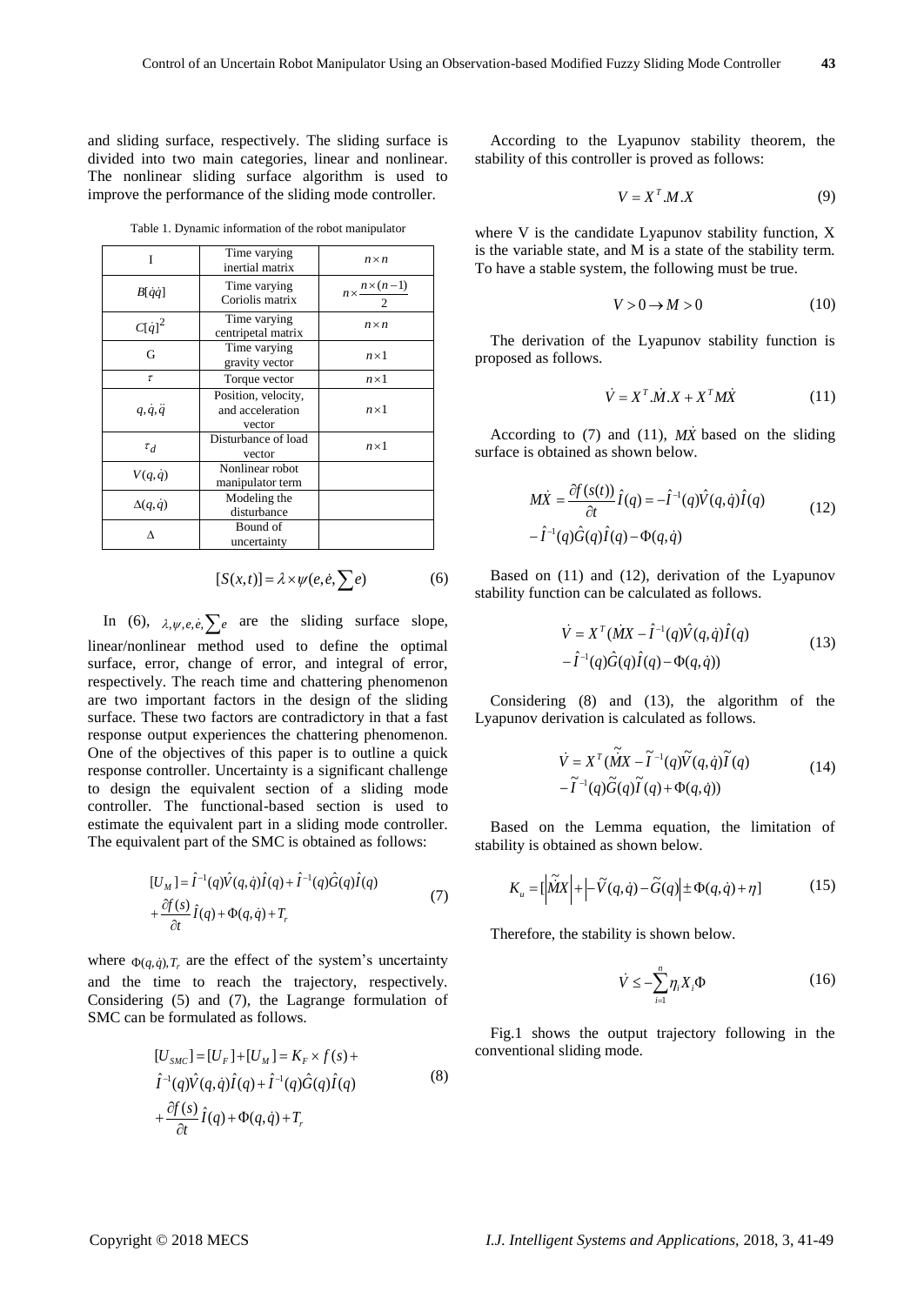

Fig.1. Joint tracking accuracy of the SMC in certain and uncertain states

Based on Fig. 1, the output position has chattering and the rise-time is about 1.1 second. Considering the results shown in Fig. 1 and the sliding mode controller equations, the traditional sliding mode controller for the robot manipulator has chattering. This problem causes heating, losses of energy, and instability in the robot manipulator. Based on the results, the level of chattering in the certain and uncertain situations is about 20%.

**Solve the chattering problem:** The main idea to reduce chattering is to evaluate the sliding mode function, which has been improved by researchers over the years. The first technique was a linear boundary layer function. The linear boundary layer was introduced to solve the challenge of chattering. However, while this theory is used to reduce chattering, proving the stability is impossible. Figure 2 shows the output tracking performance in a linear functional-based SMC. Based on Fig. 2, the linear boundary layer function reduces the chattering in certain situations, but it remains a great challenge in the presence of uncertainty and disturbances. Based on the results, the rate of error and the rise-time increase in the presence of uncertainty and disturbance. The rise-time increases from 1.1 seconds to 2.6 seconds. From a control point of view, the challenge of proving stability is fundamental. In the proposed method, to solve this issue, a linear-based theory is presented in parallel with a high-speed switching function. The proposed method to eliminate the chattering is obtained as follows:

$$
[S(x,t)]_M = [\lambda \times \psi(e,\dot{e},\sum e)] + [\lambda \times \phi(e,\dot{e})]
$$
 (17)



Fig.2. Joint tracking accuracy of the BL-SMC in certain and uncertain states

where  $[S(x,t)]_M$ ,  $\phi(e,e)$  are a modified sliding surface function and a PD-based function, respectively. This method reduces the rate of chattering and preserves the stability in the SMC.

$$
[U_F]_M = K_F \times f(s_M)
$$
 (18)

According to (8) and (18), the chattering free sliding mode controller is obtained as follows.

$$
[U_{SMC}]_M = [U_F]_M + [U_M] = K_F \times f(s_M) +
$$
  
\n
$$
\hat{I}^{-1}(q)\hat{V}(q,\dot{q})\hat{I}(q) + \hat{I}^{-1}(q)\hat{G}(q)\hat{I}(q)
$$
  
\n
$$
+ \frac{\partial f(s_M)}{\partial t}\hat{I}(q) + \Phi(q,\dot{q}) + T_r
$$
\n(19)

However, according to (19),  $\phi(e, \dot{e})$  causes a reduction of chattering but it has a challenge of robustness. Fig. 3 shows the joint tracking in the modified SMC.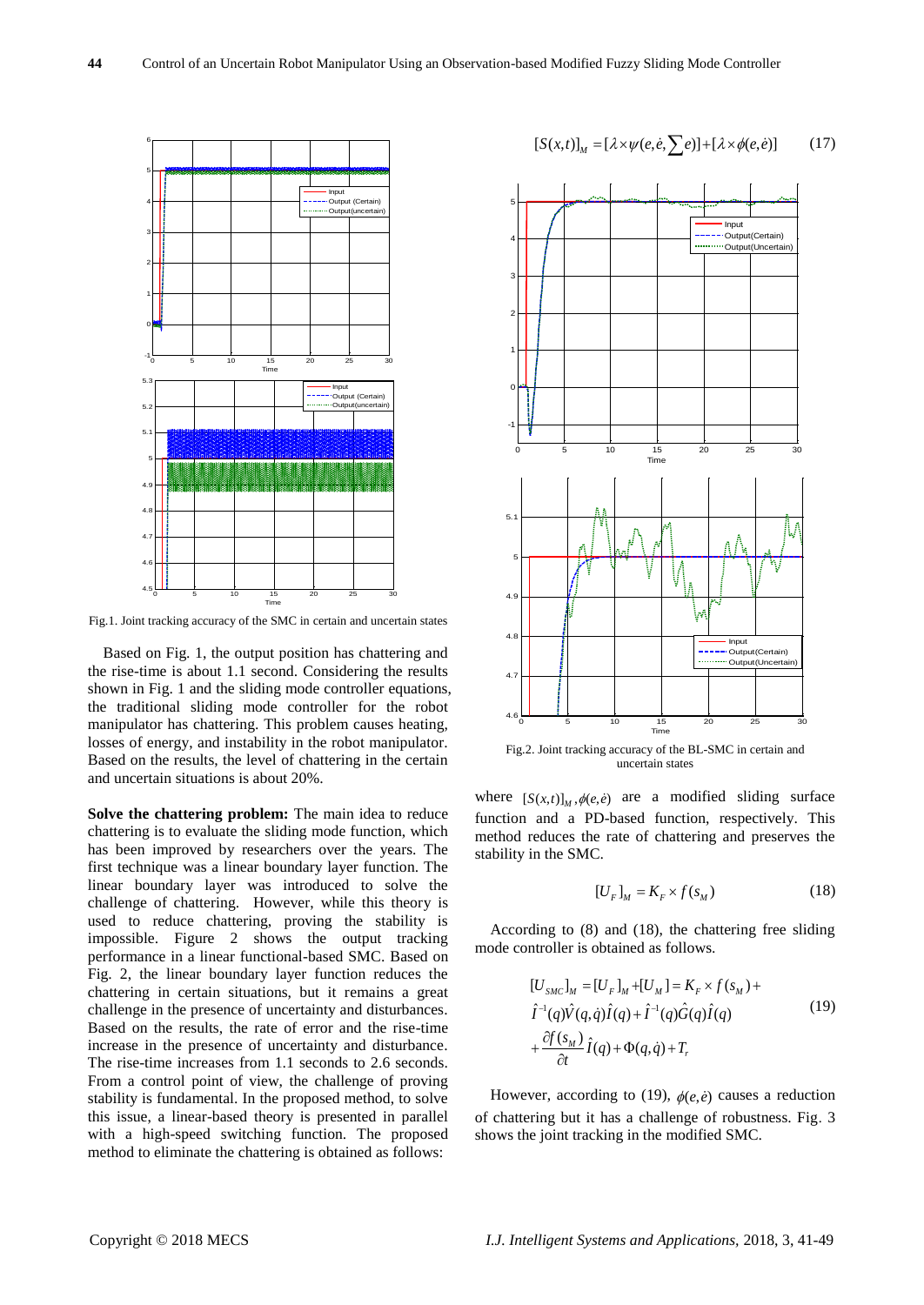$\overline{+}$ 



Fig.3. Joint tracking accuracy of the modified SMC function in certain and uncertain states

Based on the comparison of Fig. 2 and Fig. 3, the performance of the proposed method in certain and uncertain situations is significantly better. As shown in Fig. 3, the proposed function eliminated the chattering and reduced the rise-time from 2.6 seconds in the linear boundary layer SMC to 1 second. Nevertheless, this method solves the challenge of chattering in a certain state, but cannot guarantee steady state error convergence in uncertain conditions. There are two major factors which must be considered to address this challenge. The first one is dependence on the system dynamic and the second is robustness.

**Solve the challenge of dynamic dependency:** To solve the first issue, a modified fuzzy sliding mode is presented. In this case, the fuzzy algorithm is recommended to estimate the system behavior in the presence of disturbance and uncertainty. The main idea of this method is defined as follows:

$$
[U_{Fuzzy}] = \sum_{i=1}^{K} \gamma^{T} \omega(x) \tag{20}
$$

where  $\gamma^T$  and  $\omega(x)$  are the tuner coefficient factor and the primary function of the fuzzy-based system, respectively, which is defined by the following equation.

$$
\omega(x) = \frac{\sum_{i} \mu(x).x}{\sum_{i} \mu(x)} \tag{21}
$$

Here,  $\mu(x)$  is the degree of membership in the fuzzybased theory.

$$
[U_{Fuzzy}]_{PID} = \sum_{i}^{K} \gamma^{T} \omega(e, e) + \sum_{i}^{K} \gamma^{T} \omega(e, \sum e)
$$
 (22)

According to (7) and (22), the following relationships can be derived.

$$
\hat{I}^{-1}(q)\hat{V}(q,\dot{q})\hat{I}(q) + \hat{I}^{-1}(q)\hat{G}(q)\hat{I}(q) \n+ \frac{\partial f(s)}{\partial t}\hat{I}(q) + \Phi(q,\dot{q}) = \sum p^T \omega(e,\dot{e}) + \sum p^T \omega(e,\sum e) \n[U_{FSMC}]_M = \hat{I}^{-1}(q)\hat{V}(q,\dot{q})\hat{I}(q) + \hat{I}^{-1}(q)\hat{G}(q)\hat{I}(q) \n+ \frac{\partial f(s)}{\partial t}\hat{I}(q) + \Phi(q,\dot{q}) + \sum p^T \omega(e,\sum e)
$$
\n(24)

The robustness is modified based on (24). To prove the stability, the following equations can be utilized.

$$
M\dot{X} = \frac{\partial f(s(t))}{\partial t} \hat{I}(q) = -\hat{I}^{-1}(q)\hat{V}(q, \dot{q})\hat{I}(q)
$$
(25)  

$$
-\hat{I}^{-1}(q)\hat{G}(q)\hat{I}(q) - \Phi(q, \dot{q}) - \sum \gamma^{T} \omega(e, \dot{e}, \sum e)
$$
  

$$
If : \Phi(q, \dot{q}) + \sum \gamma^{T} \omega(e, \dot{e}, \sum e) = \xi(u)
$$
  

$$
M\dot{X} = \frac{\partial f(s(t))}{\partial t} \hat{I}(q) = -\hat{I}^{-1}(q)\hat{V}(q, \dot{q})\hat{I}(q)
$$
(26)  

$$
-\hat{I}^{-1}(q)\hat{G}(q)\hat{I}(q) - \zeta(u)
$$

The derivative can be obtained as shown below.

$$
\dot{V} = X^{T} (\tilde{M}X - \tilde{I}^{-1}(q)\tilde{V}(q, \dot{q})\tilde{I}(q)
$$
  
-
$$
\tilde{I}^{-1}(q)\tilde{G}(q)\tilde{I}(q) + \zeta(u))
$$
 (27)

The Lyapunov stability function is defined by (28).

$$
\dot{V} \le -\sum_{i=1}^{n} \eta_i X_i \zeta \tag{28}
$$

Figure 4 illustrates joint tracking for the proposed fuzzy sliding mode controller. A comparison of Fig. 3 and Fig. 4 reveals that the performance of the modifying fuzzy sliding mode technique is better than that of the proposed sliding mode controller. This method also improves the rise-time from 1 second in the proposed

Copyright © 2018 MECS *I.J. Intelligent Systems and Applications,* 2018, 3, 41-49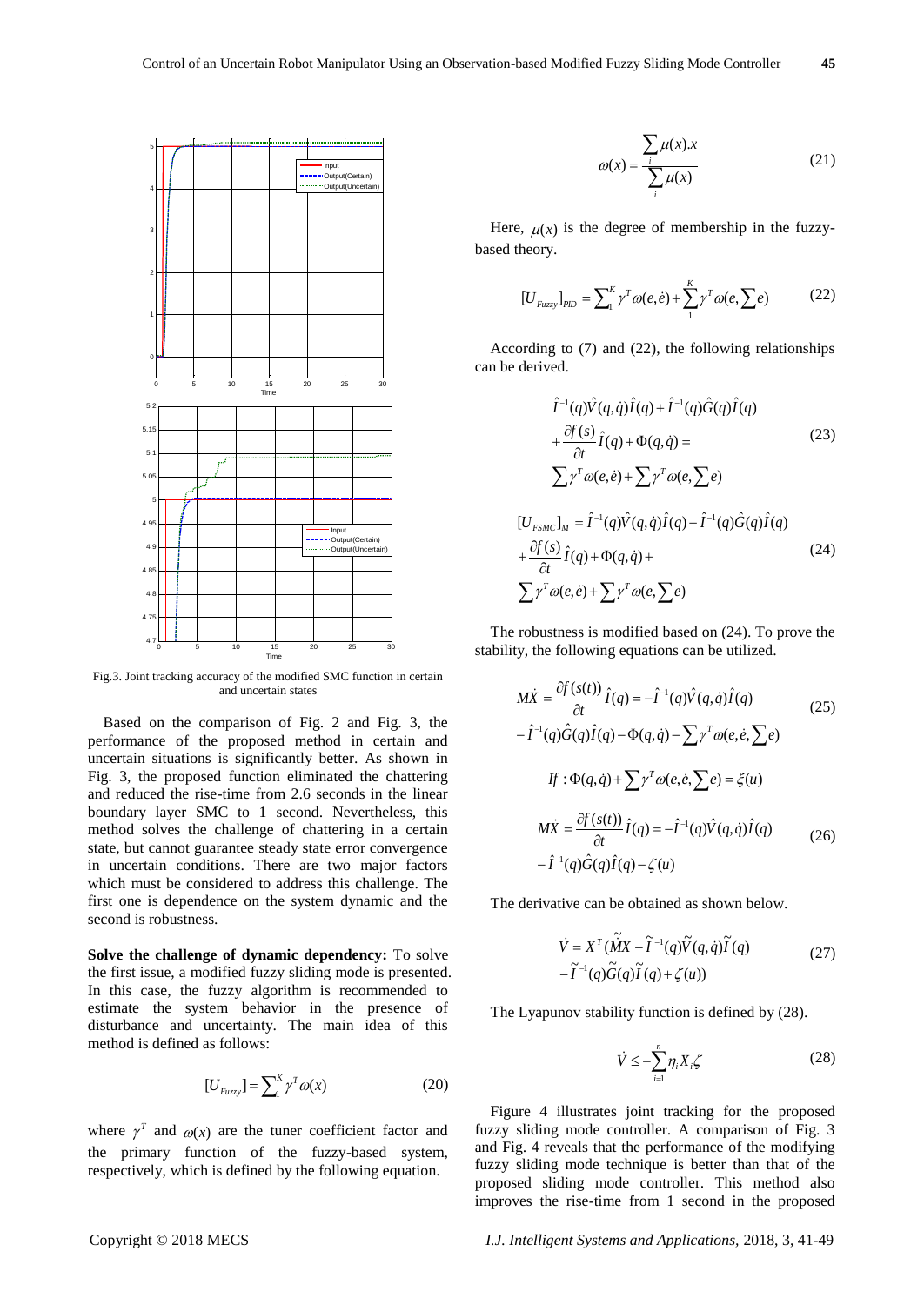SMC to 0.8 seconds in the modifying proposed SMC. To solve the issue of robustness, the observer-based fuzzy proposed SMC is presented. In the state space, if  $x_1 = q$  and  $x_2 = \dot{q}$ , the Lagrange formulation of the robot manipulator is defined as follows [13-15].

$$
\dot{x}_1 = x_2 = \dot{q}
$$
\n
$$
\dot{x}_2 = \ddot{q} = f(x_1, x_2) + \Delta(q, \dot{q})
$$
\n
$$
y = x_1
$$
\n
$$
where, f(x_1, x_2) = I^{-1}(q)[V(q, \dot{q}) + G(q)]
$$
\n(29)



Fig.4. Joint tracking accuracy of the PD+PID fuzzy-based SMC in certain and uncertain states

Based on (23), the state space function is obtained as follows.

$$
\dot{\hat{X}}_1 = \hat{X}_2 + K_f \times f(s_M)
$$
\n
$$
\dot{\hat{X}}_2 = f(x_1, \hat{x}_2) + \frac{\partial f(s)}{\partial t} \hat{I}(q) + \varsigma(s_M) + \sum \gamma^T \omega(e, \hat{e}) + \sum \gamma^T \omega(e, \sum e)
$$
\n(30)

According to (29) and (30), the state estimation error is calculated as follows.

$$
\dot{\tilde{X}}_1 = \tilde{X}_2 + K_f \times f(s_M)
$$
\n
$$
\dot{\tilde{X}}_2 = w(x_1, x_2) + \frac{\partial f(s)}{\partial t} \hat{I}(q) + \varsigma(s_M) + \Delta(q, \dot{q}) + \sum \gamma^T \omega(e, \dot{e}) + \sum \gamma^T \omega(e, \sum e)
$$
\n(31)

where

$$
\widetilde{\dot{x}}_i = x_i - \hat{x}_i, (i = 1, 2, 3, ....)
$$
  

$$
w(x_1, \hat{x}_2, \widetilde{x}_2) = f(x_1, x_2) - f(x_1, \hat{x}_2)
$$

The system and control uncertainties are defined as shown below.

$$
Pe = \Delta(x_1, x_2) + \zeta(u) \tag{32}
$$

$$
F = w(x_1, x_2) + \frac{\partial f(s)}{\partial t} \hat{I}(q) + Pe +
$$
  

$$
\sum \gamma^T \omega(e, \hat{e}) + \sum \gamma^T \omega(e, \sum e) = f_h
$$

Fig. 5 shows the joint tracking accuracy in certain and uncertain states for the sliding mode observer fuzzy sliding mode controller.



fuzzy-based SMC (certain and uncertain)

As demonstrated in Fig. 5, the model reference observer sliding mode technique removed the fluctuations, overshoot, and chattering under certain and uncertain conditions. Therefore, this method solved the challenge of robustness in the proposed fuzzy SMC. Based on this method, the error convergence is close to zero. From comparing the results shown in Fig. 5 with the previous figures, it is seen that the proposed method solves the two main challenges of chattering and robustness.

#### V. RESULTS AND DISCUSSION

To examine the power of robustness and eliminate the chattering, the sliding mode observer fuzzy sliding mode

Copyright © 2018 MECS *I.J. Intelligent Systems and Applications,* 2018, 3, 41-49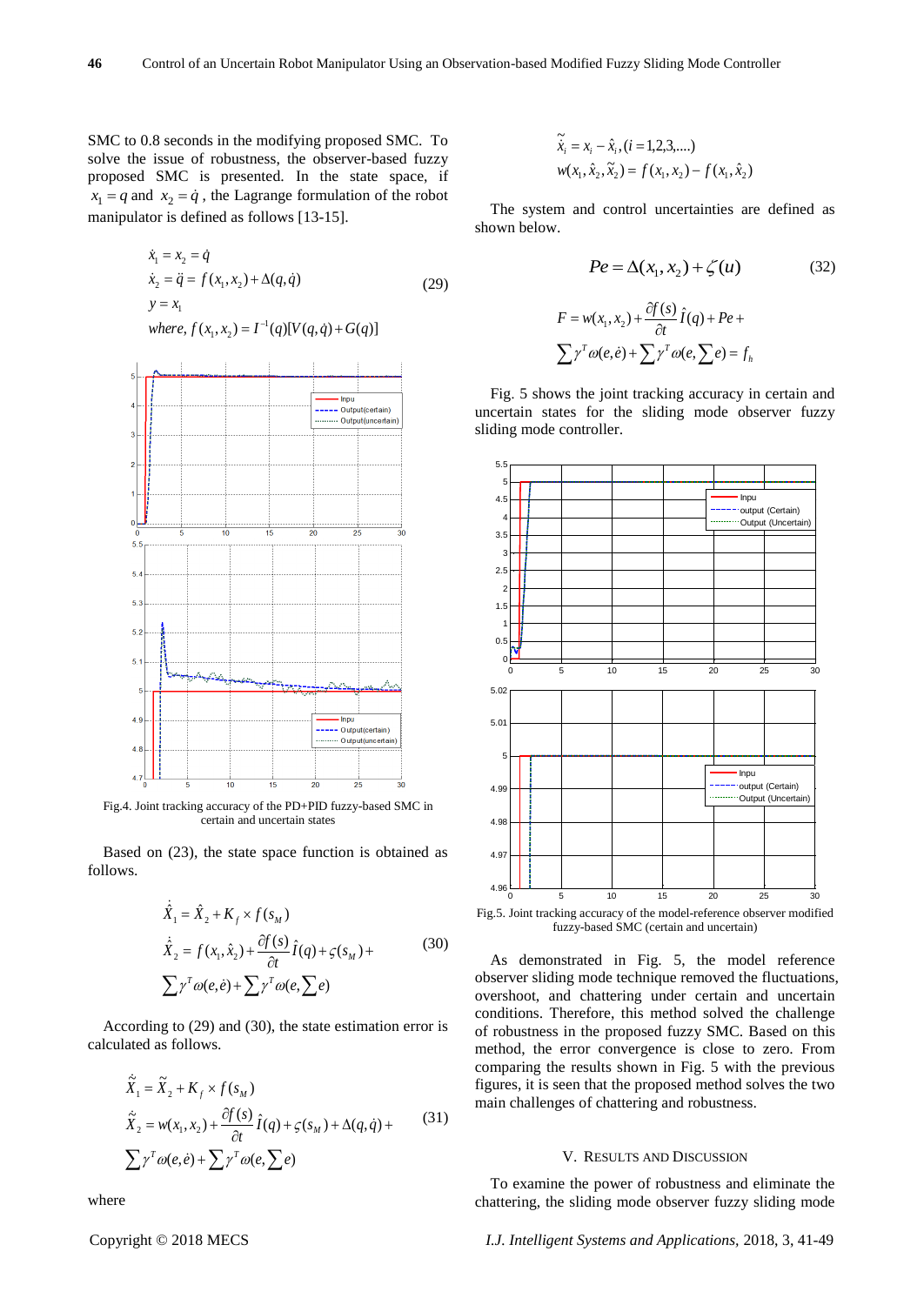controller and proposed fuzzy sliding mode controller were analyzed and applied to an industrial (PUMA) robot manipulator. In the first step, the trajectory following accuracy for these two approaches was compared. Fig. 6 shows the comparison between these two methods. Based on Fig. 6, the modified fuzzy SMC has about 5% overshoot and error.



Fig.6. Position tracking accuracy of the model-reference observer modified fuzzy-based SMC and modified fuzzy SMC in the certain state

Based on the results shown in Fig. 6, from a robustness point of view, the proposed model reference observer fuzzy SMC is much more robust than the proposed fuzzy SMC. These two methods have the same rise-time. The rate of error convergence in the proposed model reference observer method is near zero. The power of robustness for the proposed model reference observer fuzzy SMC method and proposed fuzzy SMC is compared in Fig. 7. As seen in Fig. 7, the observation-based theory improved the robustness in the presence of uncertainty and disturbances. These two methods have the same rise-time in certain and uncertain conditions. The RMS error in the proposed method is lower than  $2 \times 10^{-4}$ , whereas it is 0.015 in the modified fuzzy-based SMC.







Fig.8. RMS error in the model-reference observer modified fuzzy-based SMC and modified fuzzy SMC in the uncertain state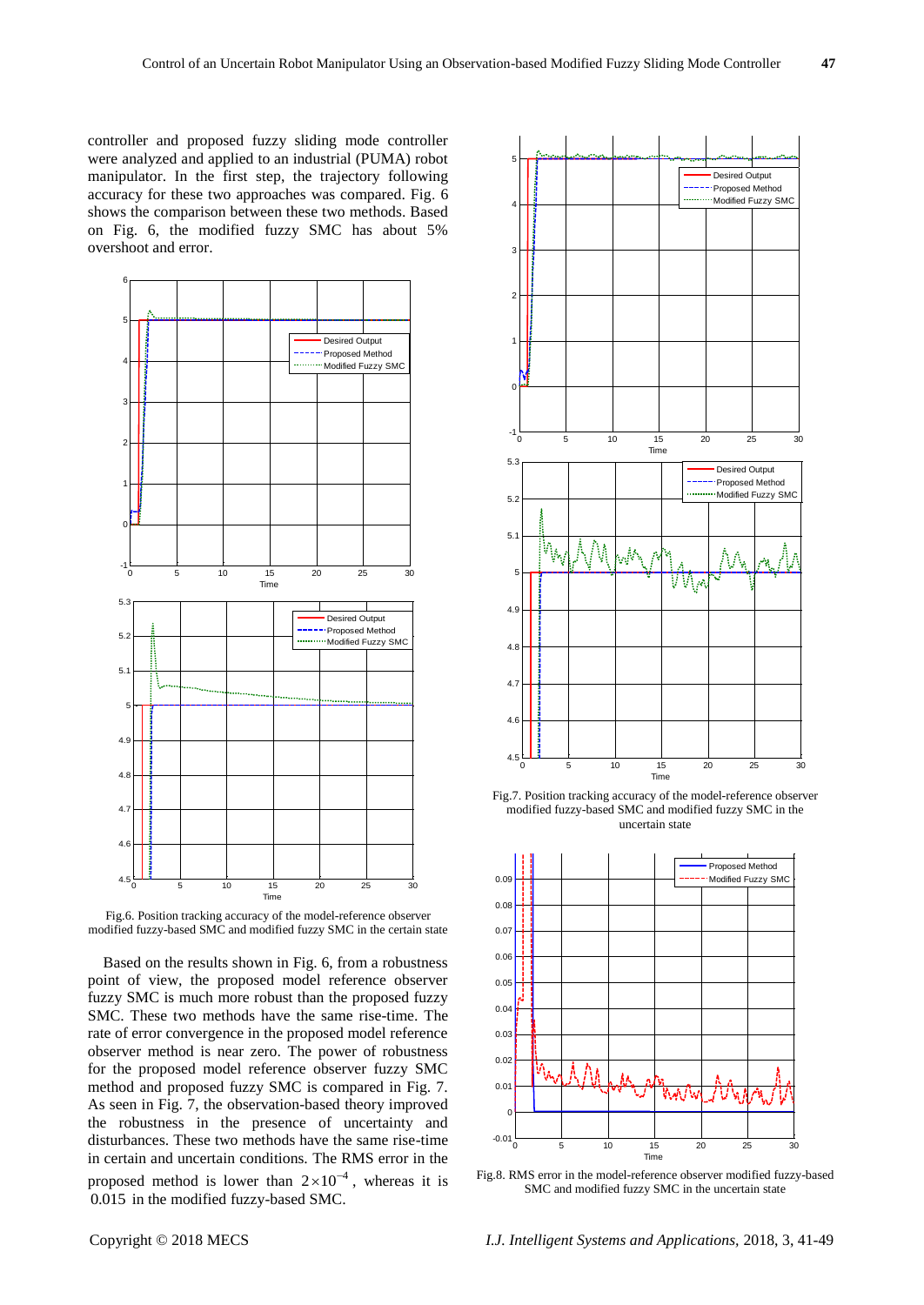Lastly, the RMS errors of these two approaches are compared in Fig. 8. Based on the results, the observerbased method removed fluctuations and the error convergence is near zero. The modified fuzzy SMC has variation in the uncertainty condition. These results prove the power of disturbance rejection and the robustness of the proposed observer method as well.

# VI. CONCLUSION

This study proposes a technique to solve two significant challenges. The first challenge is the coupling effect in a robot manipulator. To address this challenge, the robust sliding mode was recommended. Although this method has positive attributes, chattering and robustness remain challenges. A fuzzy sliding mode controller is presented. This approach eliminates the chattering and improves the rise-time in the certain state, but it cannot guarantee stability in the uncertainty state. To solve this problem, the model reference sliding mode observer was recommended. The robustness is the principal positive point of this method. In this method, the rate of RMS error in certain and uncertain conditions is near zero, the rate of chattering phenomenon is near zero in the certain and uncertain conditions, and remarkably, the rate of fluctuation in this observation control theory is zero.

#### ACKNOWLEDGMENT

This work was supported by the Korea Institute of Energy Technology Evaluation and Planning (KETEP) and the Ministry of Trade, Industry & Energy (MOTIE) of the Republic of Korea (No. 20162220100050, No. 20161120100350, and No. 20172510102130). It was also funded in part by the Leading Human Resource Training Program of Regional Neo Industry through the National Research Foundation of Korea (NRF) funded by the Ministry of Science, ICT and future Planning (NRF-2016H1D5A1910564). Finally, it was funded in part by the Basic Science Research Program through the National Research Foundation of Korea (NRF) funded by the Ministry of Education (2016R1D1A3B03931927).

#### **REFERENCES**

- [1] Craig, John J. *Introduction to robotics: mechanics and control*. Vol. 3. Upper Saddle River: Pearson Prentice Hall, 2005.
- [2] Singh, Parmendra, et al. "Sliding Mode Control of Uncertain Nonlinear Discrete Delayed Time System Using Chebyshev Neural Network." *Advances in Computer and Computational Sciences*. Springer, Singapore, 2017. 527-540.
- [3] Utkin, Vadim, Jürgen Guldner, and Jingxin Shi. *Sliding mode control in electro-mechanical systems*. Vol. 34. CRC press, 2009.
- [4] Li, Hongyi, Jiahui Wang, and Peng Shi. "Output-feedback based sliding mode control for fuzzy systems with actuator saturation." *IEEE Transactions on Fuzzy Systems* 24.6 (2016): 1282-1293.
- [5] Xu, Jian-Xin, Zhao-Qin Guo, and Tong Heng Lee. "Design and implementation of integral sliding-mode control on an underactuated two-wheeled mobile

robot." *IEEE Transactions on industrial electronics* 61.7 (2014): 3671-3681.

- [6] J. J. E. Slotine, "Sliding controller design for non-linear systems," *International Journal of Control,* Vol. 40, No. 2*,*  pp. 421-434, 1984.
- [7] R. Palm, "Sliding mode fuzzy control," *IEEE International conference on Fuzzy Systems,*2002, pp. 519- 526.
- [8] Nikolay Karabutov, "Adaptive Observers for Linear Time-Varying Dynamic Objects with Uncertainty Estimation", International Journal of Intelligent Systems and Applications(IJISA), Vol.9, No.6, pp.1-14, 2017. DOI: 10.5815/ijisa.2017.06.01.
- [9] Nikolay Karabutov, "Adaptive Observers with Uncertainty in Loop Tuning for Linear Time-Varying Dynamical Systems", International Journal of Intelligent Systems and Applications(IJISA), Vol.9, No.4, pp.1-13, 2017. DOI: 10.5815/ijisa.2017.04.01
- [10] Xiao, Bing, Shen Yin, and Huijun Gao. "Reconfigurable Tolerant Control of Uncertain Mechanical Systems with Actuator Faults: A Sliding Mode Observer-Based Approach." *IEEE Transactions on Control Systems Technology* (2017).
- [11] Goel, Ankur, and Akhilesh Swarup. "Chattering Free Trajectory Tracking Control of a Robotic Manipulator Using High Order Sliding Mode." *Advances in Computer and Computational Sciences*. Springer, Singapore, 2017. 753-761.
- [12] Xu, Qingsong. "Precision Motion Control of Piezoelectric Nanopositioning Stage with Chattering-Free Adaptive Sliding Mode Control." *IEEE Transactions on Automation Science and Engineering* 14.1 (2017): 238- 248.
- [13] Djeghali, Nadia, et al. "Observation and sliding mode observer for nonlinear fractional-order system with unknown input." *ISA transactions* 63 (2016): 1-10.
- [14] Chalanga, Asif, et al. "Implementation of super-twisting control: super-twisting and higher Order sliding-mode observer-based approaches." *IEEE Transactions on Industrial Electronics* 63.6 (2016): 3677-3685.
- [15] Luna, Julio, et al. "Nonlinear observation in fuel cell systems: A comparison between disturbance estimation and High-Order Sliding-Mode techniques." *International Journal of Hydrogen Energy* 41.43 (2016): 19737-19748.

#### **Authors' Profiles**



**Shahnaz Tayebihaghighi** is a research associate at the IRANSSP research and development center. She has published seven peer reviewed research articles and three books. Her research areas are nonlinear model-reference control, artificial intelligence, and system modeling.



**Farzin Piltan** is a research associate at the department of Electrical and Computer Engineering, at the University of Ulsan, Ulsan, South Korea. He is also the senior researcher and president of the IRANSSP research and development center, Shiraz, Iran. He has published more than 170 peer

review research articles and nine books. He is also an editorial board member of four academic journals. His research interests

Copyright © 2018 MECS *I.J. Intelligent Systems and Applications,* 2018, 3, 41-49